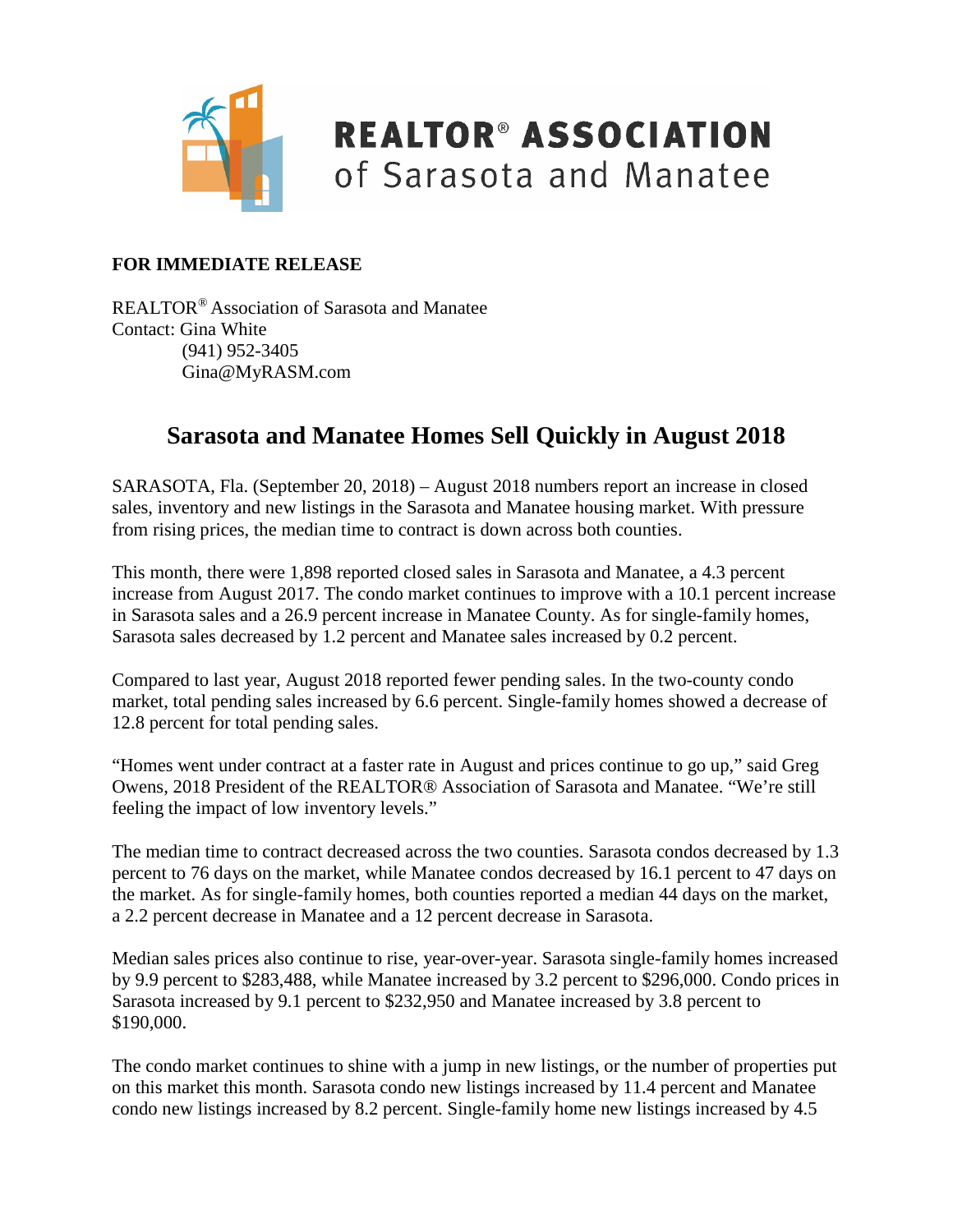percent in Manatee County, while Sarasota single-family home new listings only increased by 0.3 percent.

"New listings tend to rise in response to rising prices," said Greg Owens, 2018 President of the REALTOR® Association of Sarasota and Manatee. "Our typical snowbird season is just around the corner, the trend indicates that now is a good time to prepare listings for market."

With more listings comes more inventory. The overall inventory is up by 1.2 percent, compared to last year's two-county area totals. Sarasota single-family home inventory increased by 3.2 percent to 2,595. Manatee single-family home inventory decreased by 2.7 percent to 2,050. Sarasota condo inventory increased by 5.1 percent to 1,425, while Manatee condo inventory is down by 1.5 percent to 801 available properties.

The Sarasota and Manatee County market favors the seller, as noted by the current month's supply of inventory. Single-family homes in Sarasota and Manatee are both at a 3.9-month supply, a 2.6 percent increase in Sarasota and a 4.9 percent decrease in Manatee. As for condos, Manatee County decreased by 7.7 percent to a 3.6 month's supply and Sarasota is at a 4.1 month's supply, a 4.7 percent decrease from last year.

Monthly reports are provided by Florida REALTORS® with data compiled from My Florida Regional Multiple Listing Service. For comprehensive statistics dating back to 2005, visit [www.MyRASM.com/statistics.](http://www.myrasm.com/statistics)

###

#### **About REALTOR® Association of Sarasota and Manatee**

The REALTOR® Association of Sarasota and Manatee (RASM) is the largest real estate trade association in Sarasota and Manatee counties, serving over 6,500 members. RASM provides technology, training, networking and business support to members, and supports a healthy real estate market by upholding high professional and ethical standards through a Code of Ethics, ongoing education and certification programs. As the advocate for the real estate brokerage industry, RASM is the Voice for Real Estate® in the Sarasota/Manatee region. For more information, call (941) 952-3400 or visit [www.myrasm.com.](http://www.myrasm.com/)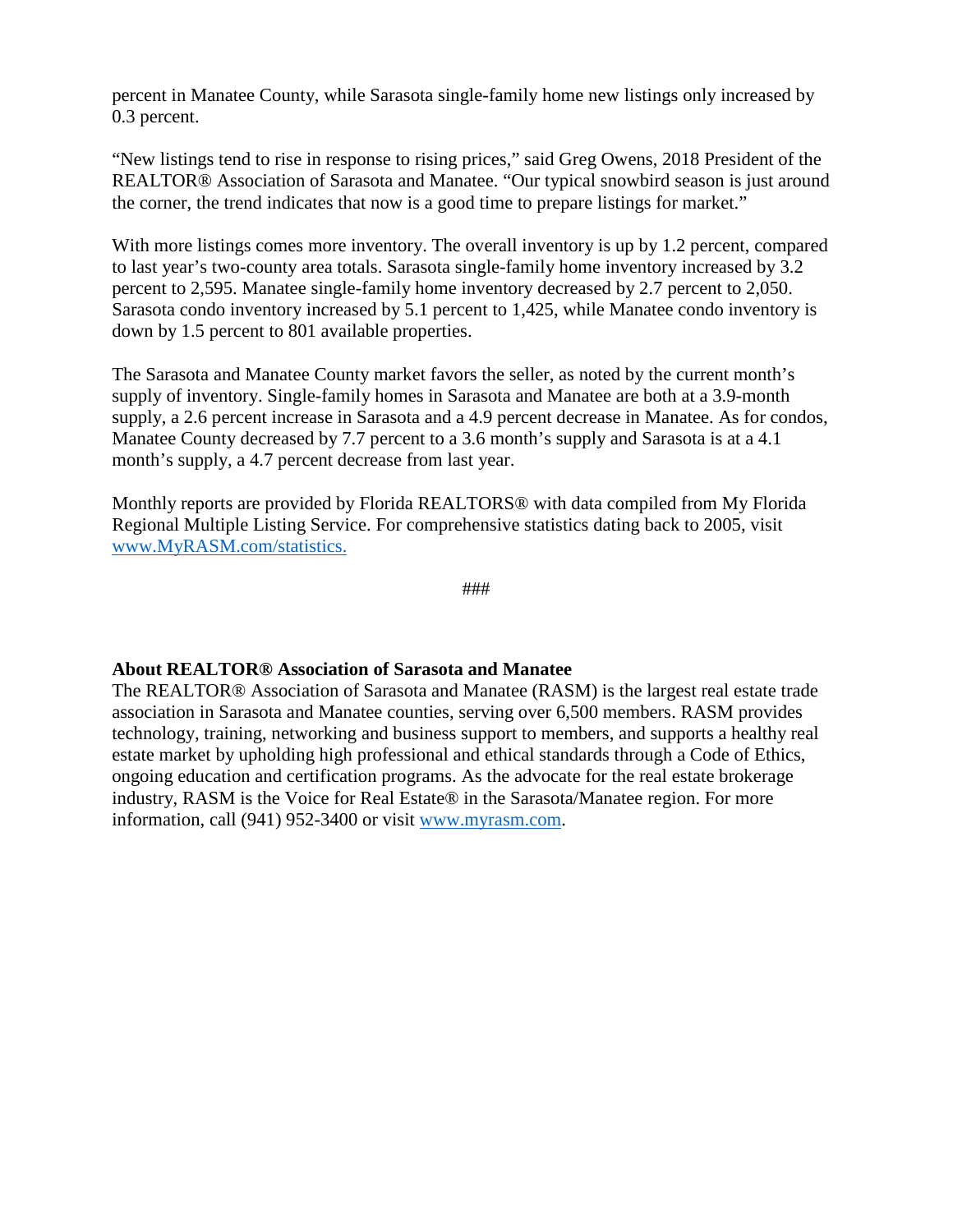### Monthly Market Summary - August 2018 Manatee County Single Family Homes





**Median Sale Price**

**Median Sale Price** 

**Closed Sales**

**Inventory**

|                                        | August 2018     | August 2017     | <b>Percent Change</b><br>Year-over-Year |
|----------------------------------------|-----------------|-----------------|-----------------------------------------|
| <b>Closed Sales</b>                    | 593             | 592             | 0.2%                                    |
| Paid in Cash                           | 159             | 173             | $-8.1%$                                 |
| <b>Median Sale Price</b>               | \$296,000       | \$286,855       | 3.2%                                    |
| Average Sale Price                     | \$393,126       | \$377,883       | 4.0%                                    |
| Dollar Volume                          | \$233.1 Million | \$223.7 Million | 4.2%                                    |
| Med. Pct. of Orig. List Price Received | 95.7%           | 96.0%           | $-0.3%$                                 |
| <b>Median Time to Contract</b>         | 44 Days         | 45 Days         | $-2.2%$                                 |
| Median Time to Sale                    | 94 Days         | 91 Days         | 3.3%                                    |
| <b>New Pending Sales</b>               | 529             | 579             | $-8.6%$                                 |
| <b>New Listings</b>                    | 691             | 661             | 4.5%                                    |
| Pending Inventory                      | 698             | 739             | $-5.5%$                                 |
| Inventory (Active Listings)            | 2,050           | 2,107           | $-2.7%$                                 |
| Months Supply of Inventory             | 3.9             | 4.1             | $-4.9%$                                 |

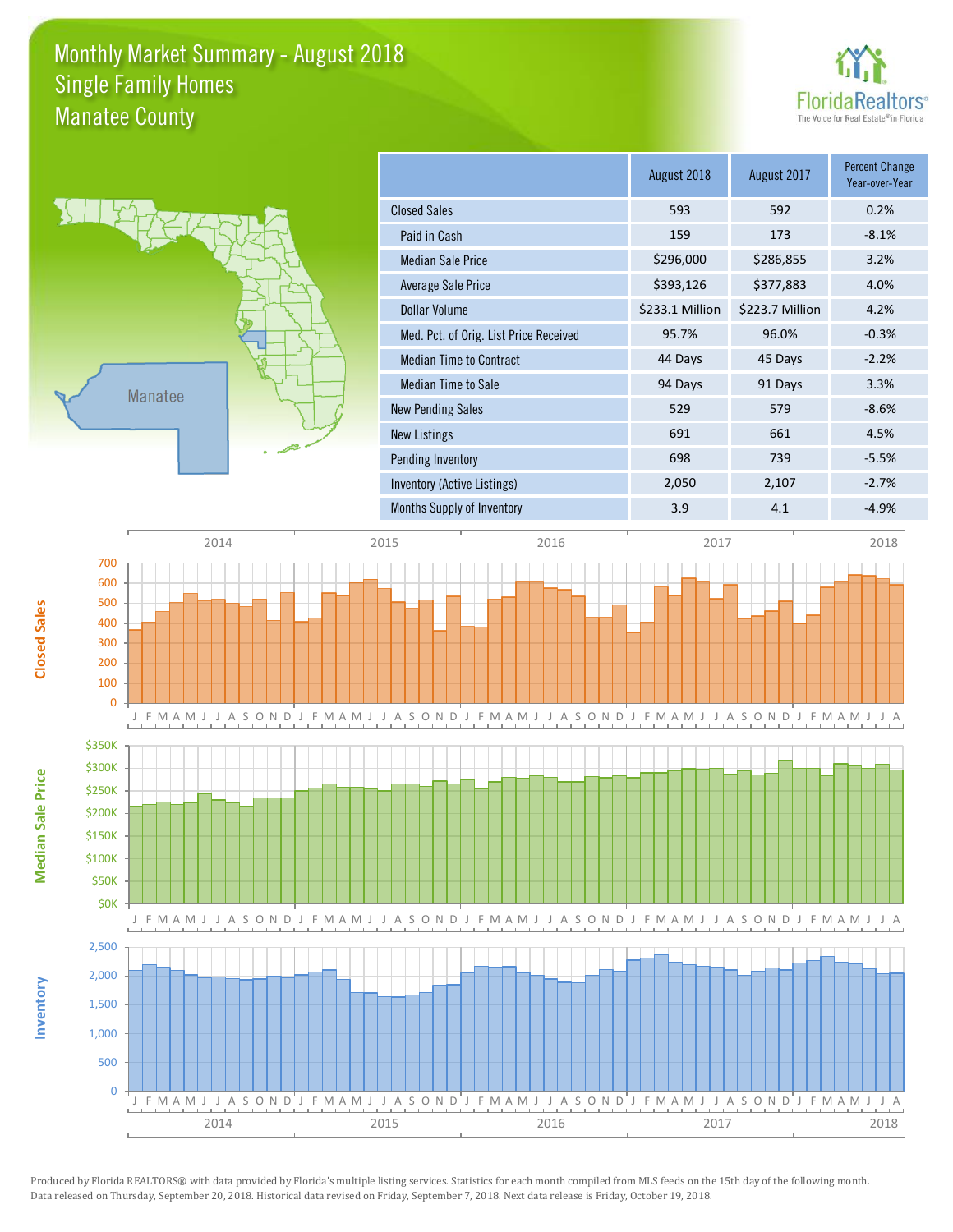### Monthly Market Summary - August 2018 Sarasota County Single Family Homes





**Median Sale Price**

**Median Sale Price** 

**Closed Sales**

**Inventory**

|                                        | August 2018     | August 2017     | <b>Percent Change</b><br>Year-over-Year |
|----------------------------------------|-----------------|-----------------|-----------------------------------------|
| <b>Closed Sales</b>                    | 716             | 725             | $-1.2%$                                 |
| Paid in Cash                           | 245             | 263             | $-6.8%$                                 |
| <b>Median Sale Price</b>               | \$283,488       | \$258,000       | 9.9%                                    |
| Average Sale Price                     | \$383,483       | \$363,729       | 5.4%                                    |
| Dollar Volume                          | \$274.6 Million | \$263.7 Million | 4.1%                                    |
| Med. Pct. of Orig. List Price Received | 95.4%           | 94.7%           | 0.7%                                    |
| <b>Median Time to Contract</b>         | 44 Days         | 50 Days         | $-12.0%$                                |
| Median Time to Sale                    | 87 Days         | 92 Days         | $-5.4%$                                 |
| <b>New Pending Sales</b>               | 598             | 714             | $-16.2%$                                |
| New Listings                           | 770             | 768             | 0.3%                                    |
| Pending Inventory                      | 799             | 951             | $-16.0%$                                |
| Inventory (Active Listings)            | 2,595           | 2,515           | 3.2%                                    |
| Months Supply of Inventory             | 3.9             | 3.8             | 2.6%                                    |

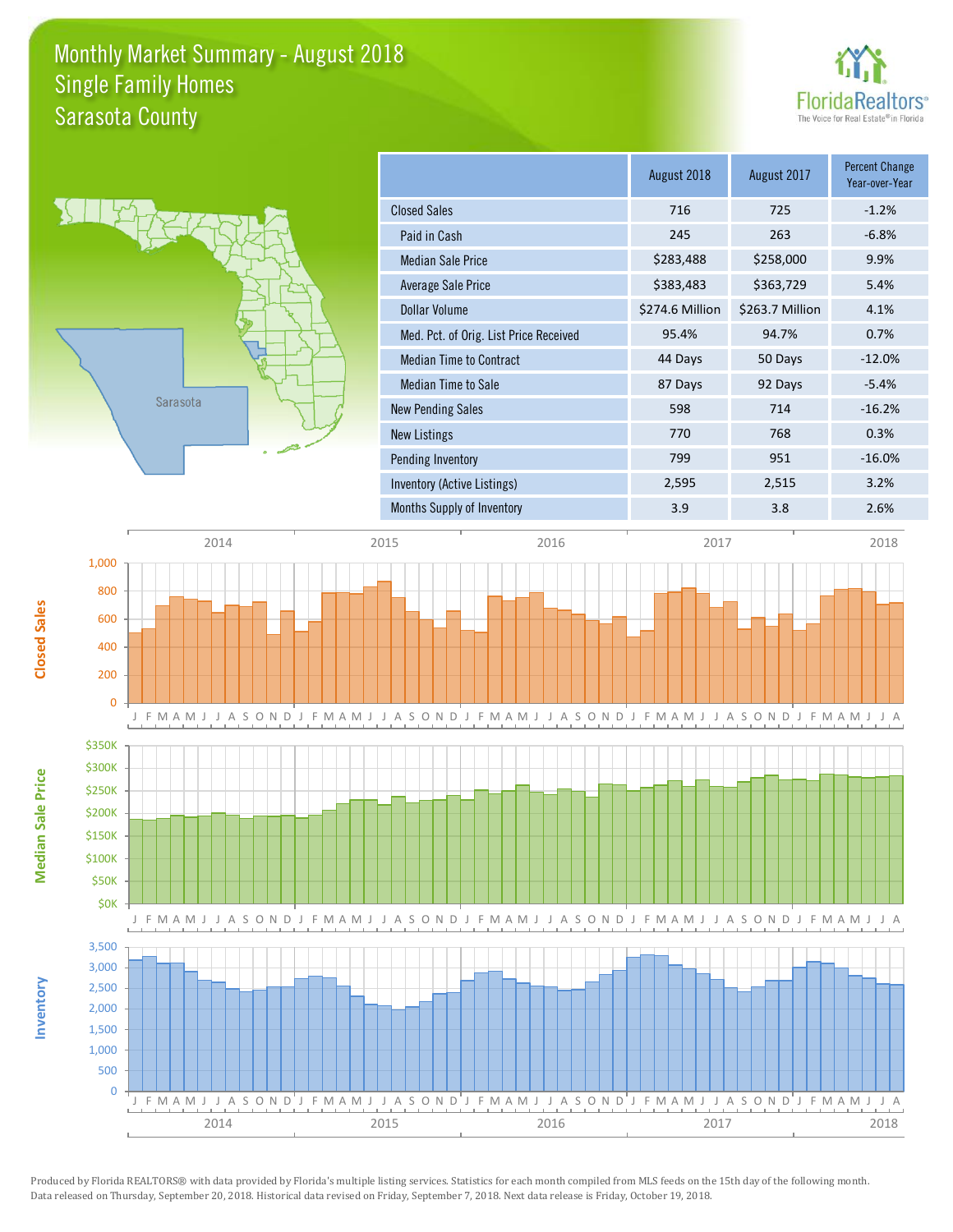### Monthly Market Summary - August 2018 Manatee County Townhouses and Condos





**Median Sale Price**

**Median Sale Price** 

**Closed Sales**

**Inventory**

| August 2018    | August 2017    | <b>Percent Change</b><br>Year-over-Year |
|----------------|----------------|-----------------------------------------|
| 274            | 216            | 26.9%                                   |
| 128            | 106            | 20.8%                                   |
| \$190,000      | \$183,000      | 3.8%                                    |
| \$222,249      | \$228,535      | $-2.8%$                                 |
| \$60.9 Million | \$49.4 Million | 23.4%                                   |
| 95.0%          | 95.2%          | $-0.2%$                                 |
| 47 Days        | 56 Days        | $-16.1%$                                |
| 93 Days        | 102 Days       | $-8.8%$                                 |
| 249            | 209            | 19.1%                                   |
| 251            | 232            | 8.2%                                    |
| 317            | 274            | 15.7%                                   |
| 801            | 813            | $-1.5%$                                 |
| 3.6            | 3.9            | $-7.7%$                                 |
|                |                |                                         |

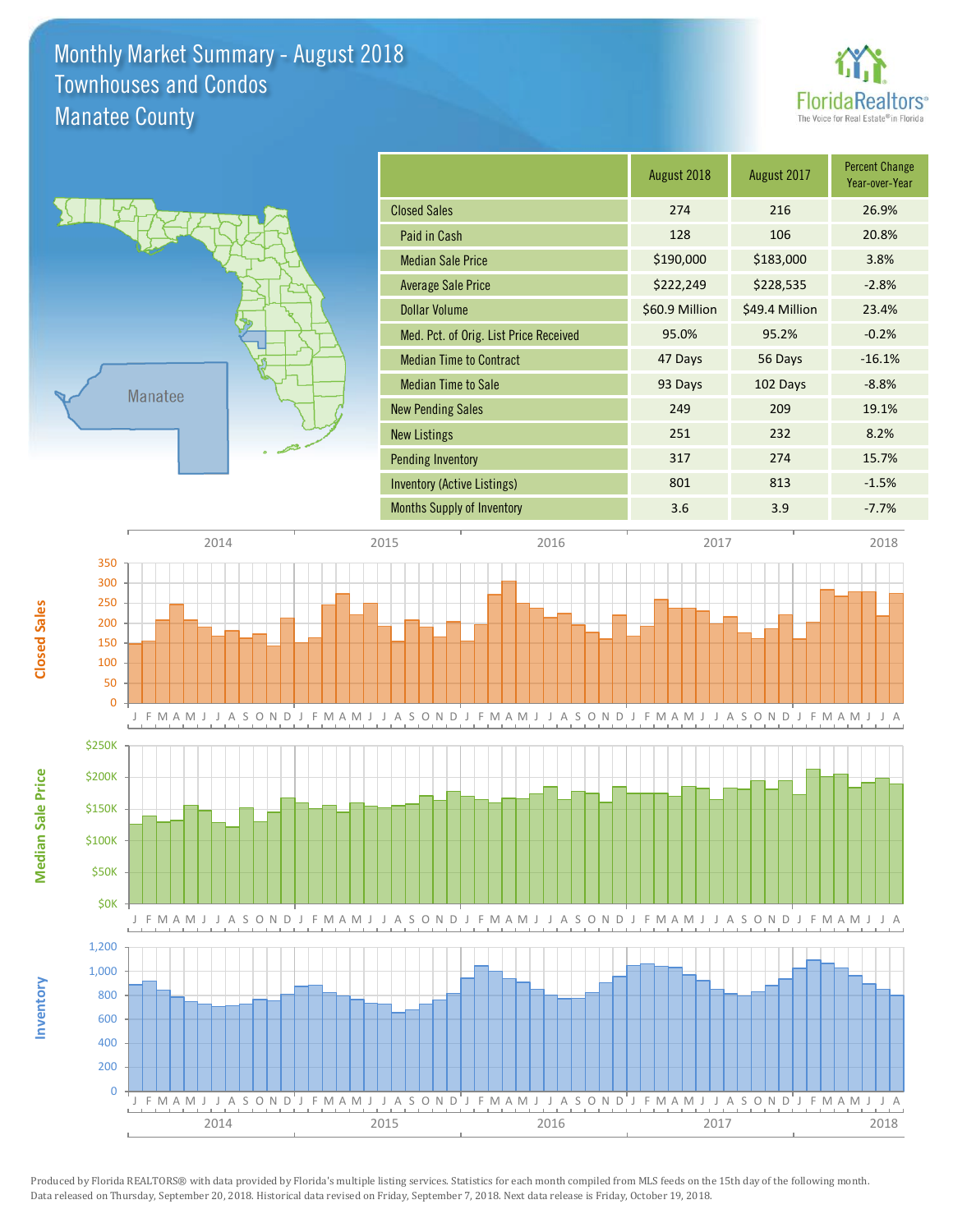### Monthly Market Summary - August 2018 Sarasota County Townhouses and Condos





|                                        | August 2018     | August 2017    | <b>Percent Change</b><br>Year-over-Year |
|----------------------------------------|-----------------|----------------|-----------------------------------------|
| <b>Closed Sales</b>                    | 315             | 286            | 10.1%                                   |
| Paid in Cash                           | 166             | 157            | 5.7%                                    |
| <b>Median Sale Price</b>               | \$232,950       | \$213,500      | 9.1%                                    |
| <b>Average Sale Price</b>              | \$323,255       | \$308,389      | 4.8%                                    |
| <b>Dollar Volume</b>                   | \$101.8 Million | \$88.2 Million | 15.4%                                   |
| Med. Pct. of Orig. List Price Received | 94.4%           | 93.9%          | 0.5%                                    |
| <b>Median Time to Contract</b>         | 76 Days         | 77 Days        | $-1.3%$                                 |
| <b>Median Time to Sale</b>             | 115 Days        | 119 Days       | $-3.4%$                                 |
| <b>New Pending Sales</b>               | 301             | 307            | $-2.0%$                                 |
| <b>New Listings</b>                    | 371             | 333            | 11.4%                                   |
| <b>Pending Inventory</b>               | 488             | 487            | 0.2%                                    |
| Inventory (Active Listings)            | 1,425           | 1,356          | 5.1%                                    |
| <b>Months Supply of Inventory</b>      | 4.1             | 4.3            | $-4.7%$                                 |



Produced by Florida REALTORS® with data provided by Florida's multiple listing services. Statistics for each month compiled from MLS feeds on the 15th day of the following month. Data released on Thursday, September 20, 2018. Historical data revised on Friday, September 7, 2018. Next data release is Friday, October 19, 2018.

2014 2015 2016 2017 2018

**Median Sale Price**

**Median Sale Price** 

**Inventory**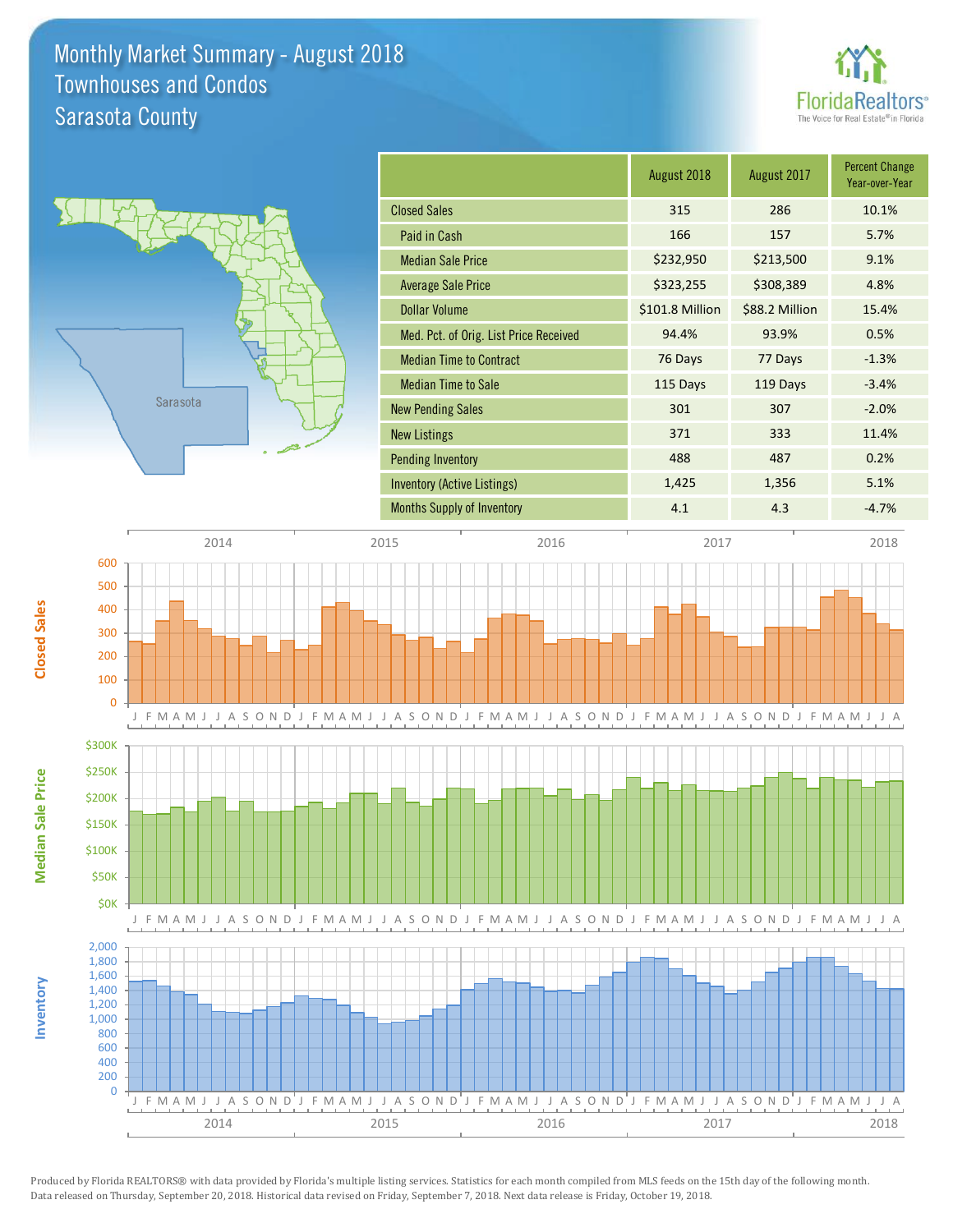

## **REALTOR® ASSOCIATION** of Sarasota and Manatee

## **Expanded Statistical Report**

# Sarasota and Manatee Counties August 2018

For more detailed reports, visit http://www.MyRASM.com/statistics/

Sarasota/Manatee Realtor® Magazine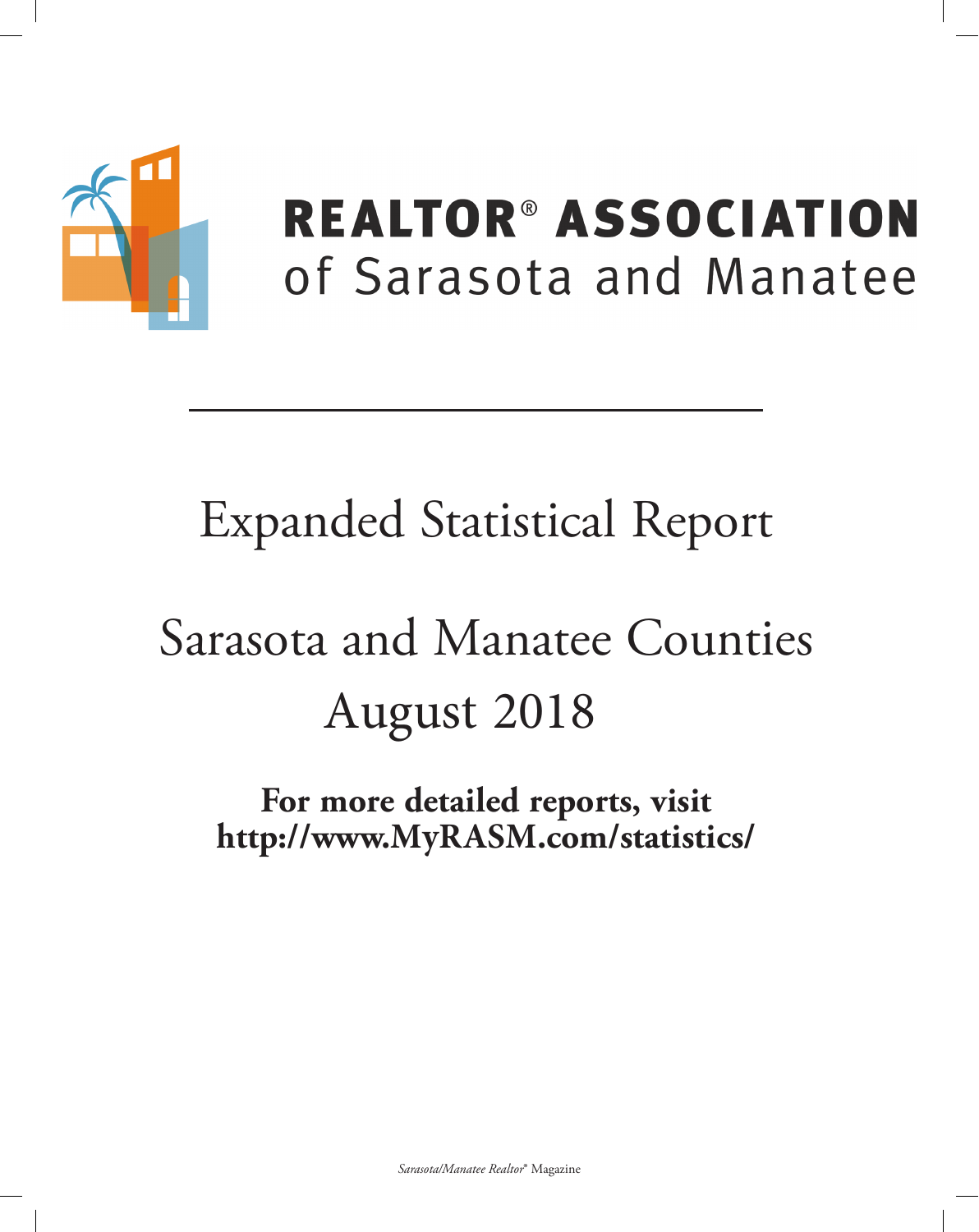### Monthly Distressed Market - August 2018 Manatee County Single Family Homes



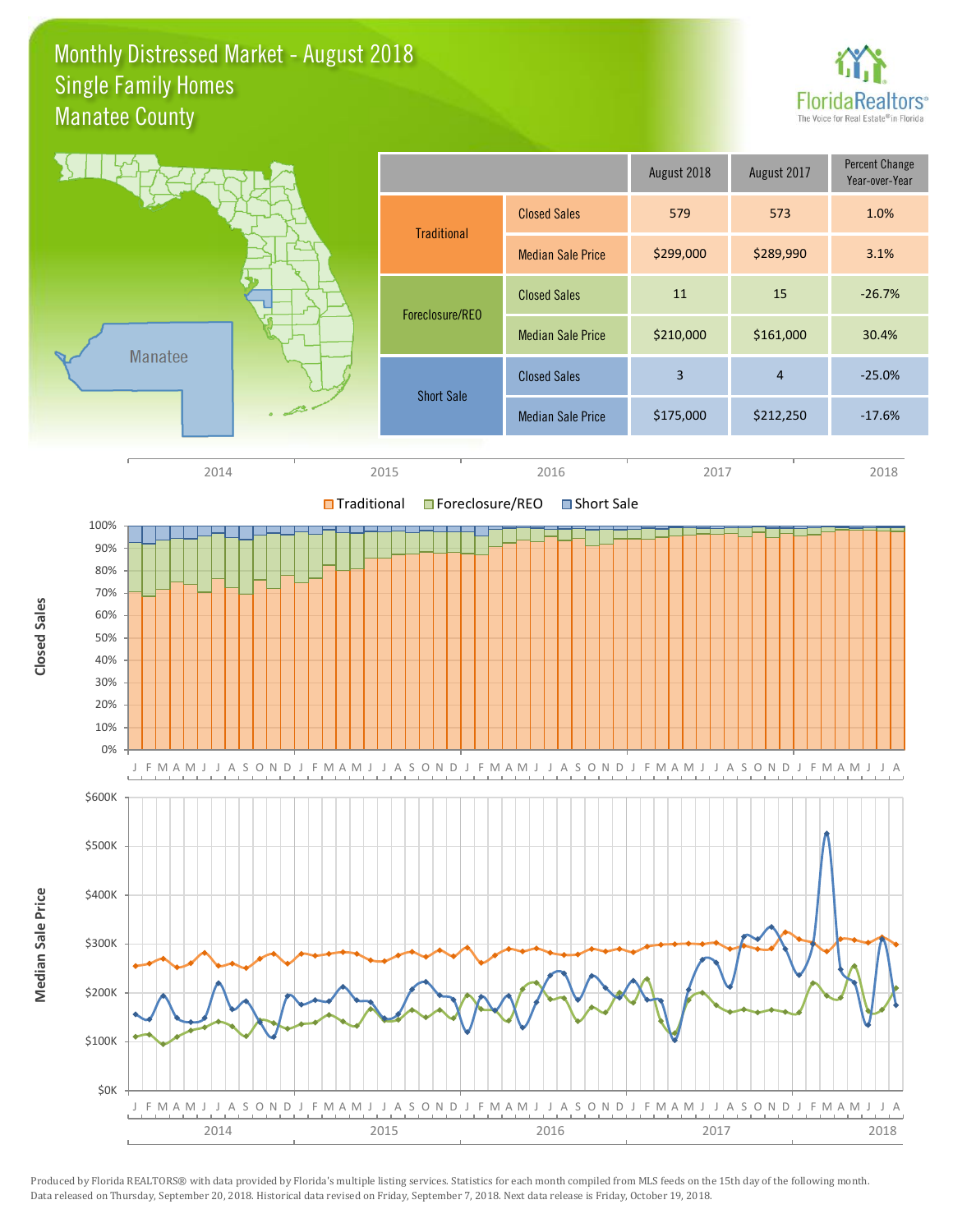### Monthly Distressed Market - August 2018 Sarasota County Single Family Homes



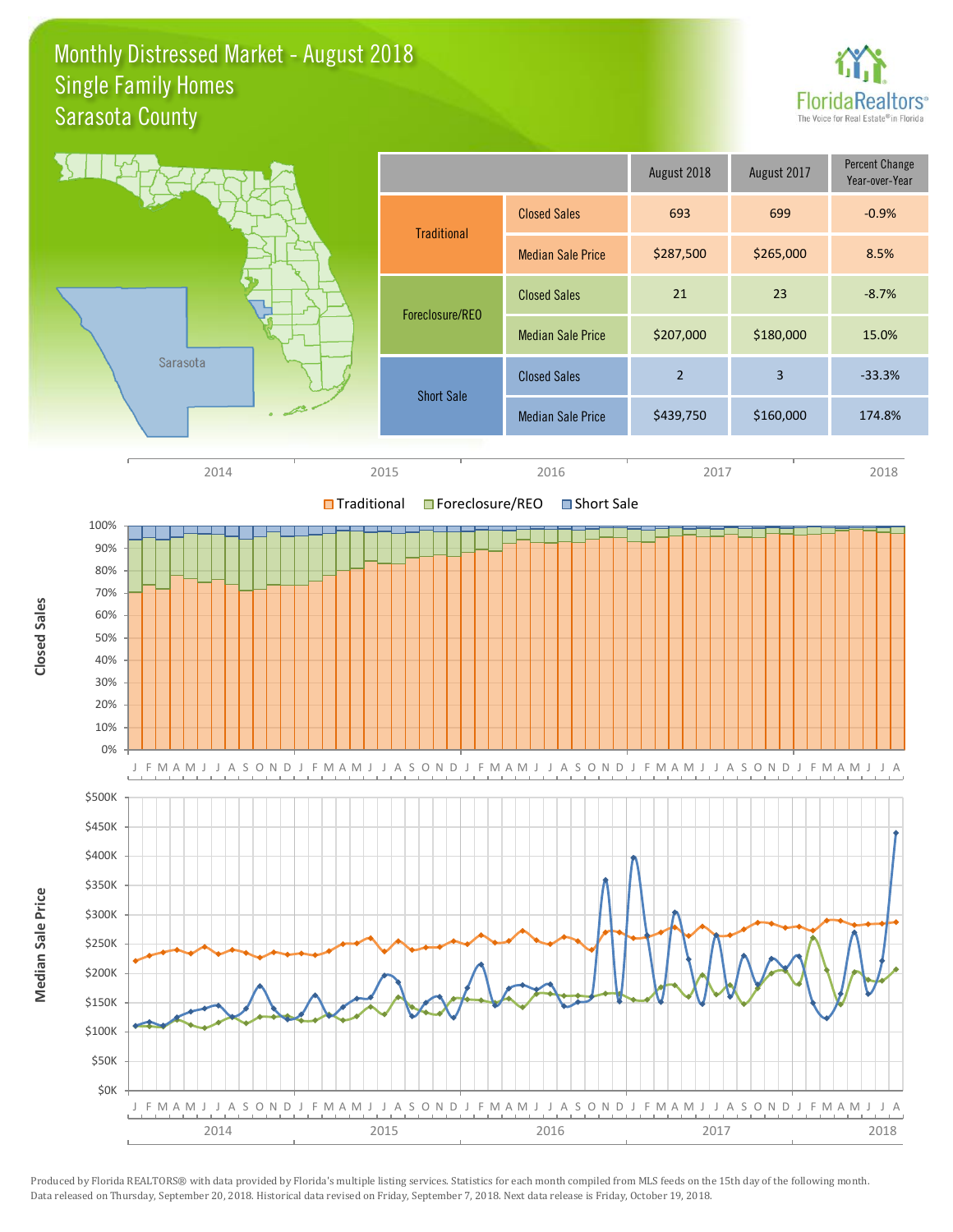### Monthly Distressed Market - August 2018 Manatee County Townhouses and Condos